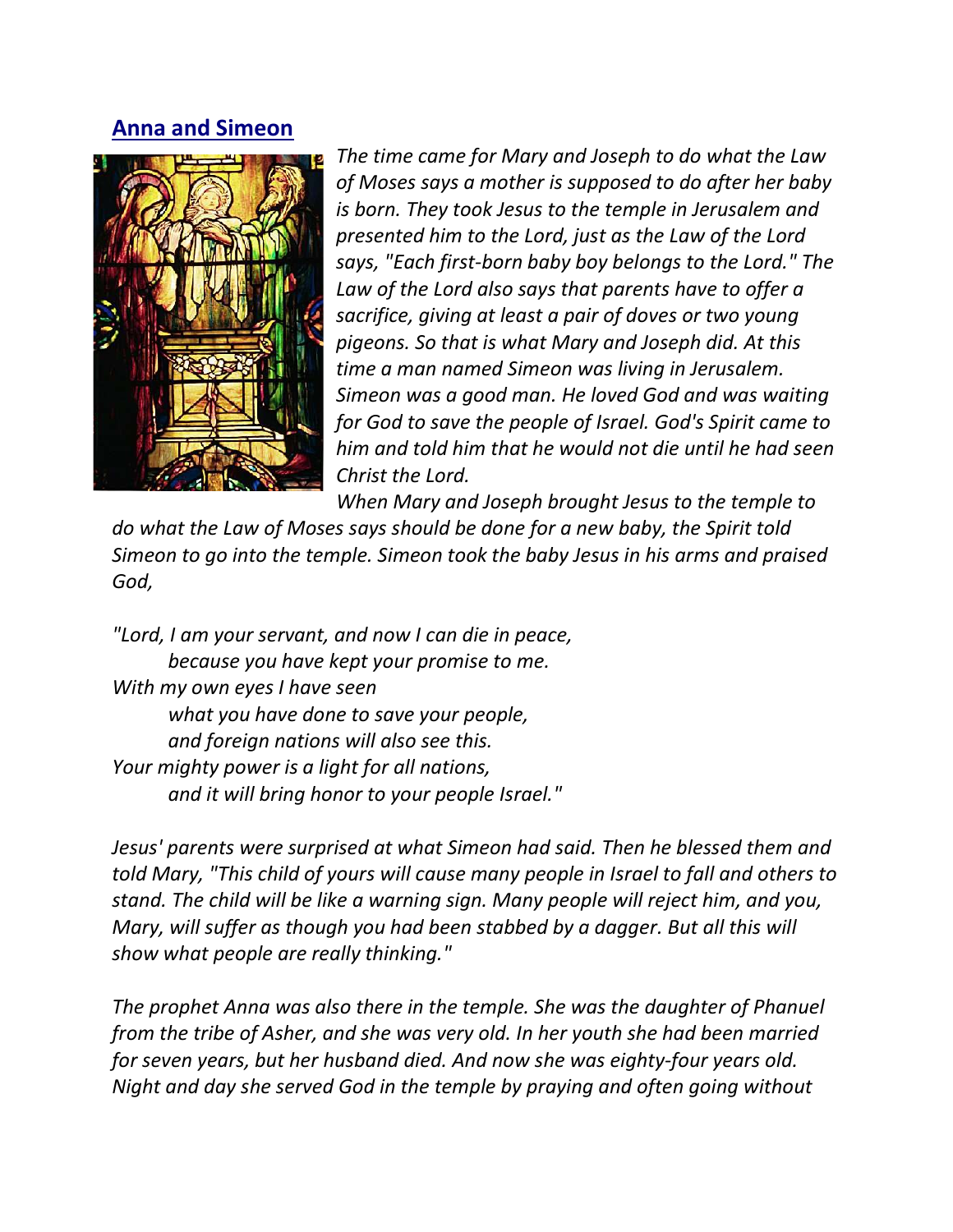eating. At that time Anna came in and praised God. She spoke about the child Jesus to everyone who hoped for Jerusalem to be set free.

Luke 2: 22-38

#### Background

The worship center is where God is most often revealed to us. In this story of the dedication of Jesus, we hear how two special people beheld the promised savior. Male children were traditionally circumcised after eight days. This marked the child's acceptance into the community of faith (Genesis 17: 9-14). This was also the special moment a child was given its name. Giving a child a biblical name was considered an act of special blessing. Such a dedication was a commitment to the care of God's love.

Mary and Joseph named their child "Jesus" (the name is the same as "Joshua" in Hebrew) which means "God is our salvation." The angel of the Lord had instructed Mary to use this title. It declared this child was an instrument of God's salvation. This name was an act of divine fulfillment.

Mary and Joseph were too poor to afford the recommended sacrifice of a lamb. They gave the humble offering of two turtledoves (Leviticus 12: 6-8). Jesus, the Lamb of God, would later offer the ultimate sacrifice for all of us.

Simeon was present in the temple. God promised that he would see the savior of the world before he died. His words were "Master, now you are dismissing your servant in peace, according to your word; for my eyes have seen your salvation, which you have prepared in the presence of all peoples, a light for revelation to the Gentiles and for glory to your people Israel" (Luke 2: 29-32). These words proclaim the spiritual gift that God was giving to the whole world.

Simeon's song of praise has been sung in Christian churches for nearly 2,000 years. It is called the "Nunc Dimittis" (Latin for "now depart"). They contain the assurance that this faithful servant of God has seen the fulfillment of God's promise (made long ago to Abraham--Genesis 15:15 and to Jacob--Genesis 46:30).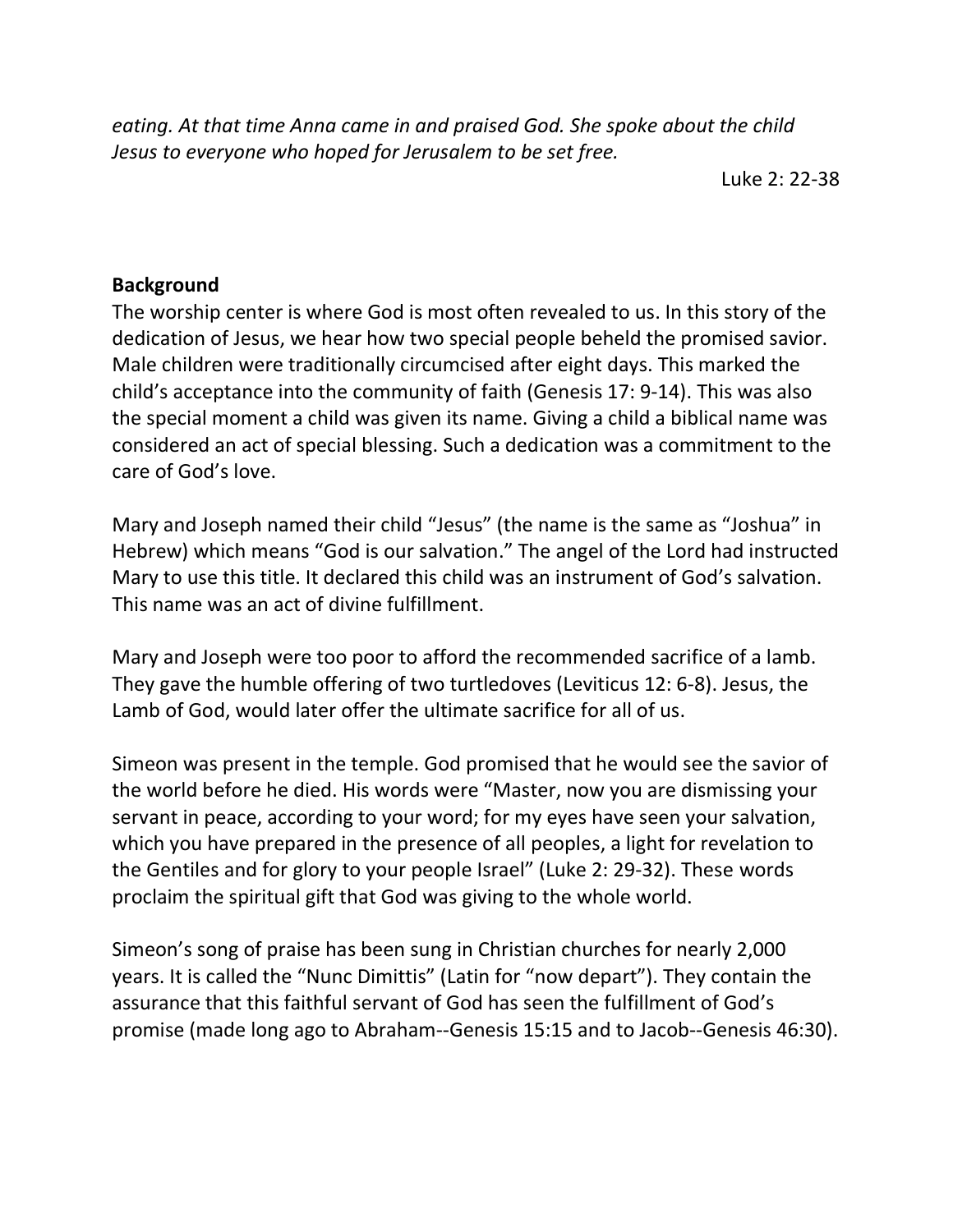The prophet Anna was also present. She served in the proud tradition of female prophets throughout Israel's history -- Miriam (Exodus 15:20); Deborah (Judges 4:4); Huldah (2 Kings 22:14); and Isaiah's wife (Isaiah 8:3). Anna reestablished the continuing role of women as prophets in the Christian church (Acts 2:17; Acts 21:9; 1 Corinthians 11:5).

The text indicates she was eighty-four years old or had lived as a widow for that amount of years. Either way, she had remained faithful in the temple by worshiping, fasting, and praying. We do not know the exact prophetic words of Anna but we are told that she saw the Christ child as a liberating figure for all the people of God -- Jesus is the world's savior.

### **Reflections**

Simeon sought salvation in the temple. A common mistake Christians make about worship is that they are "seeking an experience" of God rather than "seeking" God. Worship is more than entertainment or just looking for a special experience. Worship is exercising patience as we wait to hear the Word of God. The best place to worship is in the house of God. Worship is the most important thing we do. The commandments tell us to keep the Sabbath Day holy for good reason. Worship is the time we gather to sing praises and open ourselves to hearing God's Word. Worship keeps our relationship with God in focus.

God's message of salvation is universal. This is contrary to churches that practice exclusivity and blatantly claim that they are the only ones who have the truth. Such claims are arrogant and inconsistent with the foundations of Christ's kingdom. We may prefer one style of worship to another but that does not make us right and others wrong.

We worship as a community of believers. Jesus said, "Wherever two or more are gathered (in the context of worship), I am with you" (Matthew 18: 20). Jesus stressed the importance of worship throughout his ministry. Jesus began his ministry proclaiming the word of God in a worship center (Luke 4:16-27).

Some Christians maintain they can worship God outside of the church. They sit alone in their homes or "worship" outside amidst the beauty of creation. They miss the opportunity to share worship with the fellowship of all believers. Jesus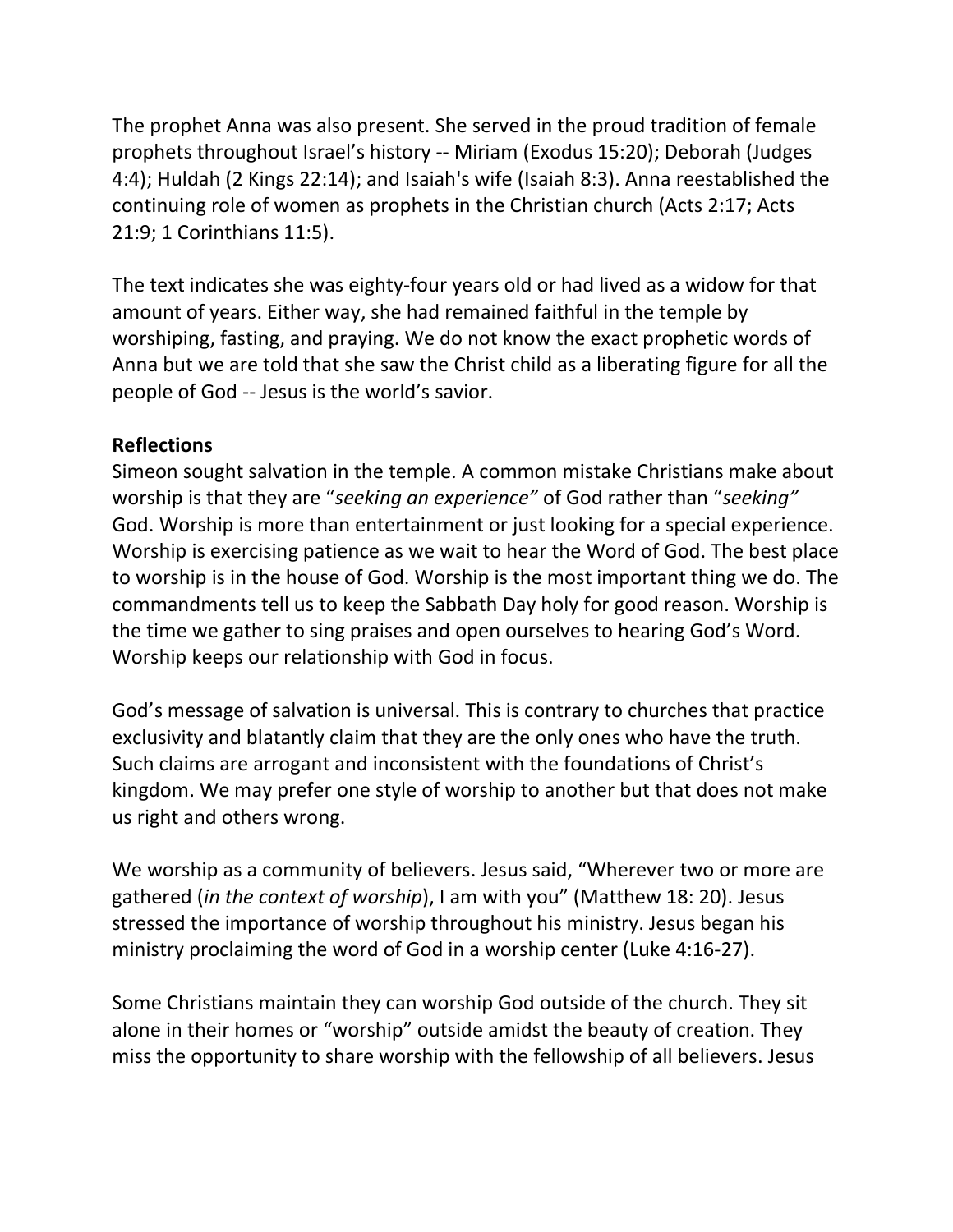regularly demonstrated the need to gather with others in worship. I have yet to meet a person with a stronger faith than his.

A sad detail of American history that very few of Patrick Henry's revolutionary speeches were ever written down. He is famous for his rousing statement made in St James Church in 1775, "Give me liberty or give me death!" This speech was reconstructed forty years later (over fifteen years after his death!). Henry kept few notes and the spellbound audience failed to take notes. Despite our lack of details we know his messages encouraged liberty for all.

Anna's speech must have been just as inspiring. Scripture indicates that Anna spoke of Jesus' great gift of spiritual freedom. Jesus brought us independence from those things that separate us from God. Worship is the place where we share these messages of salvation. Church is where it's happening!

Anna was a prophet (means to "speak or proclaim" God's word). The name Anna means "God's grace." The name Simeon means, "to listen." Together in worship they heard the world's greatest messenger: "And the Word became flesh and lived among us, and we have seen his glory, the glory as of a father's only son, full of grace and truth" (John 1: 14). This is the Greatest Story Ever Told!

### Strength Finders talent: Positivity

### https://www.gallup.com/cliftonstrengths/en/252305/positivity-theme.aspx

Those with this gift live the God given gift of "hope". They see possibilities when others may have given up. The keep their eyes on the prize in spite of obstacles or opposition. This does not mean they are "pollyannish" and ignore truth or reality. The seek a better way. They are open to new possibilities.

I believe Anna and Simeon found inspiration from God's promises. The people of Israel had known tough times. Many thought the promise of a "messiah" was just a pipe dream. They demonstrated their trust and faith in God by dedication to the temple. They waited patiently for the "christ" (savior) to appear.

The name "Jesus" is a Greek translation of the name "Joshua". Joshua was the historical figure that crossed the Jordan River and led the people of God into the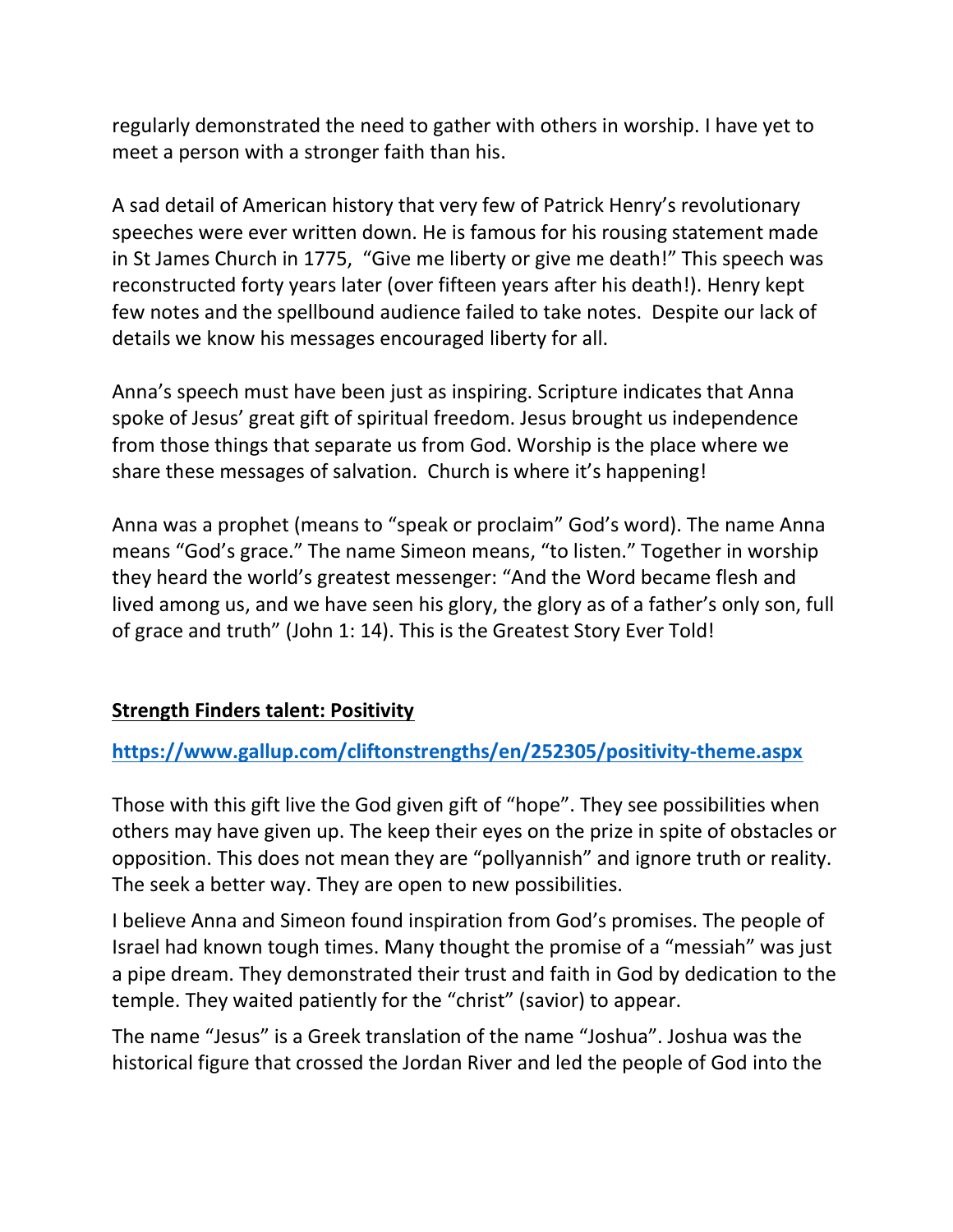promised land. The Joshua they met would lead us all into a better relationship with God and one another. I'd say that was worth waiting for.

#### Enneagram connections: Body Types

It would be unlikely that Anna and Simeon were the same number types. There is evidence that they were both "body" or "gut" types. This is one of the three centers of intelligence (see below). This center of intelligence is also called the "instinctual" center. Their body sense helps alert them to possibilities that others might miss. This center of intelligence often senses the big picture.

Simeon may have been a nine. He looked forward to greeting this Prince of Peace. In his own words he celebrated "and now I can die in peace, because you have kept your promise to me".

Anna may have been a one. The scripture reference states "She spoke about the child Jesus to everyone who hoped for Jerusalem to be set free". Anna was focused on the way things ought to be. As a high level one she wanted what was right and good for all the people of Israel, freedom.

Freedom is central to the Judaic-Christian history. Humankind were created free. Moses helped God's children held in Egyptian captivity. The temple in Jerusalem was rebuilt in celebration of release from Babylonian captivity. Jesus said <sup>31</sup> So Jesus said to the Jews who had believed him, "If you abide in my word, you are truly my disciples,  $32$  and you will know the truth, and the truth will set you free." (John 8).

Anna knew right from wrong. We should all be willing to dedicate our lives to the God given gift of freedom for ourselves and others. It's what Jesus did for all of us.

https://cpenneagram.com/centers

https://cpenneagram.com/enneagram-type-nine

https://cpenneagram.com/enneagram-type-one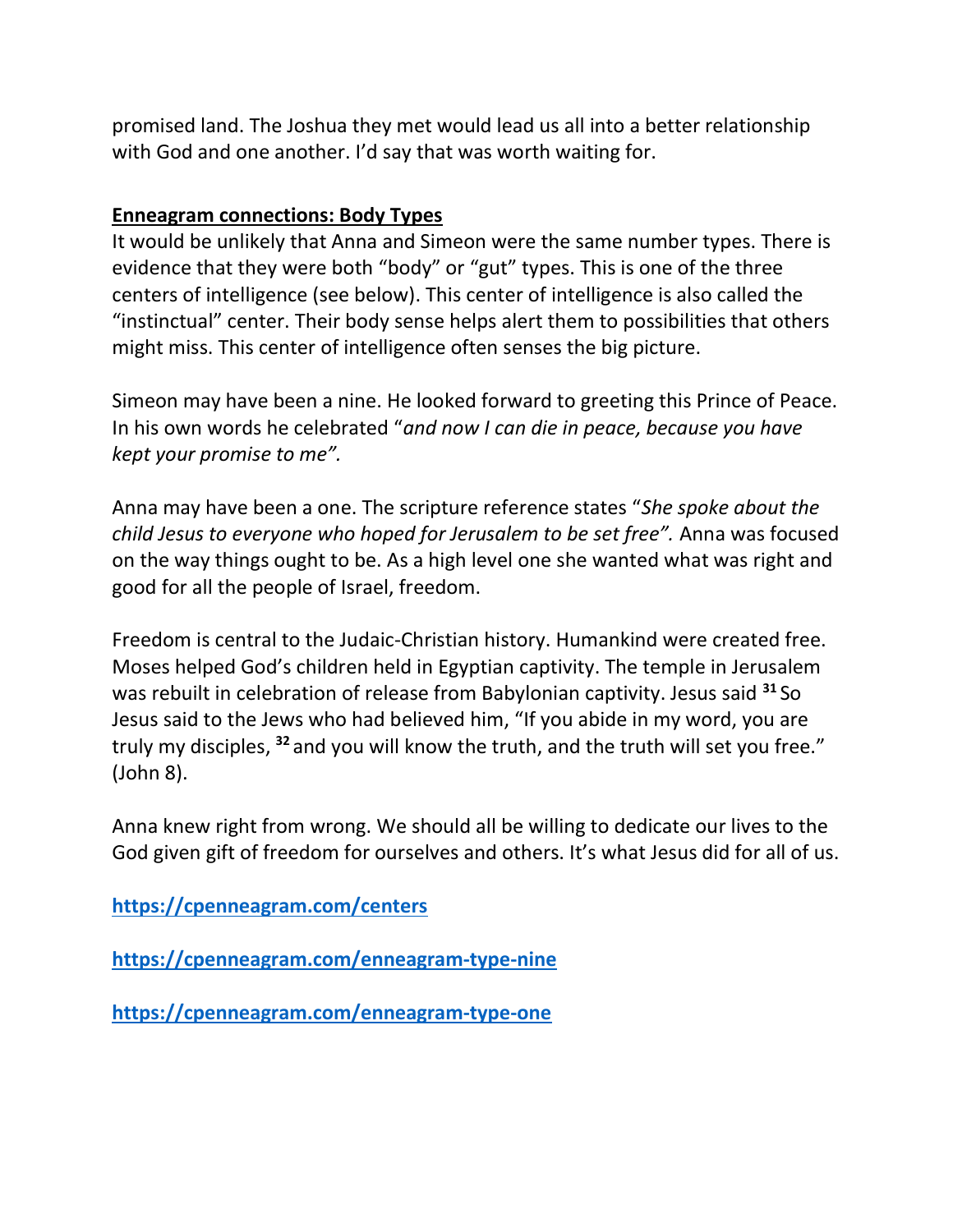Lord, the Roman hyacinths are blooming in bowls and The winter sun creeps by the snow hills; The stubborn season has made stand. My life is light, waiting for the death wind, Like a feather on the back of my hand. Dust in sunlight and memory in corners Wait for the wind that chills towards the dead land.

Grant us thy peace.

I have walked many years in this city, Kept faith and fast, provided for the poor, Have taken and given honor and ease. There went never any rejected from my door. Who shall remember my house, where shall live my children's children When the time of sorrow is come? They will take to the goat's path, and the fox's home, Fleeing from the foreign faces and the foreign swords.

Before the time of cords and scourges and lamentation Grant us thy peace. Before the stations of the mountain of desolation, Before the certain hour of maternal sorrow, Now at this birth season of decease, Let the Infant, the still unspeaking and unspoken Word, Grant Israel's consolation To one who has eighty years and no to-morrow.

According to thy word, They shall praise Thee and suffer in every generation With glory and derision, Light upon light, mounting the saints' stair. Not for me the martyrdom, the ecstasy of thought and prayer, Not for me the ultimate vision. Grant me thy peace. (And a sword shall pierce thy heart, Thine also). I am tired with my own life and the lives of those after me, I am dying in my own death and the deaths of those after me.